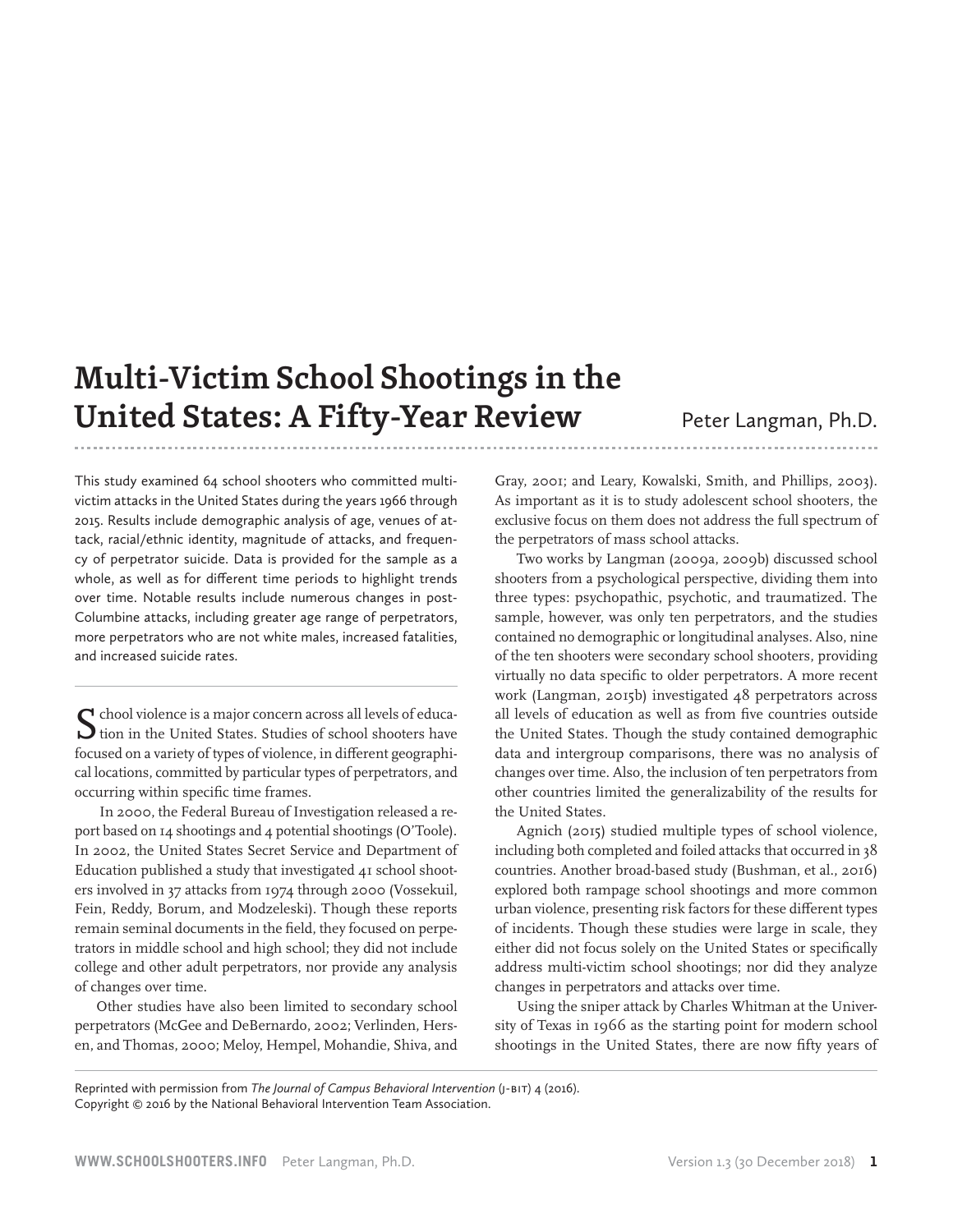school shootings to be investigated. Though school violence takes many forms, the focus in this study is on the larger-scale attacks that often strike people as more bizarre and incomprehensible than other types of aggression that occur in educational settings, such as gang violence, intimate partner violence, and the spontaneous eruption of violence at fraternity parties or sporting events. The fact that perpetrators, sometimes surprisingly young, walk into a school and open fire is a particularly disturbing phenomenon. Focusing on this specific type of school violence will hopefully lead to greater knowledge about the perpetrators.

The purpose of this study is to expand the literature by studying not only perpetrators who were secondary school students but those of all ages, and to analyze changes in the shooters and their attacks that have occurred over the last fifty years in the United States.

The study seeks to provide answers to the following questions:

- **1** Have multi-victim school shootings increased in frequency over the last fifty years?
- **2** What types of educational settings are most often attacked? Has this changed over time?
- **3** Who are the perpetrators in terms of age, gender, racial/ethnic identity, and immigration status, and has this changed over time? Does it vary among different groups of shooters?
- **4** Has the magnitude (number of casualties) of multi-victim school shootings changed over time? Does it vary among different groups of shooters?
- **5** What is the frequency of suicide among the perpetrators and has this changed over time? Does it vary among different groups of shooters?

Because this journal is devoted to safety in institutions of higher education, a particular focus will be given to results related to college and university attacks. For ease of reference, the term "college" will be used to refer to all institutions of higher education, including colleges and universities.

# **THE METHOD AND THE SAMPLE**

The incidents included in this study met the following criteria:

- **1** The attacks occurred in education-related settings.
- **2** The attacks involved the use of firearms (though other types of violence may have also been employed).
- **3** The attacks were premeditated. Violence that erupted spontaneously at campus parties, sporting events, in parking lots, or other locations was not included.
- **4** The attacks resulted in at least three victims being killed or wounded (perpetrators who shot themselves or were shot

by police were not included in the victim count).

- **5** The incidents were not a result of rival gang violence.
- **6** The incidents did not consist of intimate partner violence that happened to occur on school property.
- **7** The incidents occurred in the United States during the years 1966 through 2015.

The rationale for these criteria was to have a data set that met several needs: to be focused enough on a particular type of school shooting that the results are not confounded by multiple types of violence; to be large enough to allow for subgroup comparisons; to cover a sufficient timespan to allow for analyses of changes over time; and to be limited to attacks within the United States so that the results are not confounded by international incidents whose populations and dynamics may differ from those in this country.

The method of data collection involved combing scholarly works that provide lists or profiles of school shooters, as well as online lists and databases to identify as many perpetrators as possible. The scholarly works included Fox and Burstein (2010), Langman (2015b), Newman (2004), and Van Brunt (2012). Online sources included Columbine-angels.com, the National School Safety Center, School Shooters .info, the Stanford University MSA database ("Stanford Mass Shootings in America, courtesy of the Stanford Geospatial Center and Stanford Libraries"), the Violence Policy Center, and *Wikipedia.*

# *Time Periods 1 and 2*

In addition to providing data for the full fifty years, the data was divided into two time periods, with the attack at Columbine High School on 20 April 1999 serving as the dividing line. As noted by Larkin (2009), the Columbine attack was a watershed event that had profound ramifications for subsequent school shootings. This study compares the nature of the perpetrators and their attacks up to and including Columbine (Period 1) to those perpetrators and attacks that occurred after Columbine (Period 2).

This dividing point has the added advantage of resulting in an approximately equal number of attacks in the two periods (34 and 28, respectively), allowing for a fairly balanced comparison in terms of sample sizes. It should be noted that the 34 attacks in Period I involved 36 perpetrators because two of the attacks were carried out by pairs of perpetrators.

The fifty years of data will also be divided into other time periods to highlight shifts over time.

### *Intention vs. Outcome*

As explained above, this data set contains only those shooters who killed or wounded at least three people. It should be noted that several shooters intended to kill many people but were stopped or gave up before doing so. Conversely, other perpe-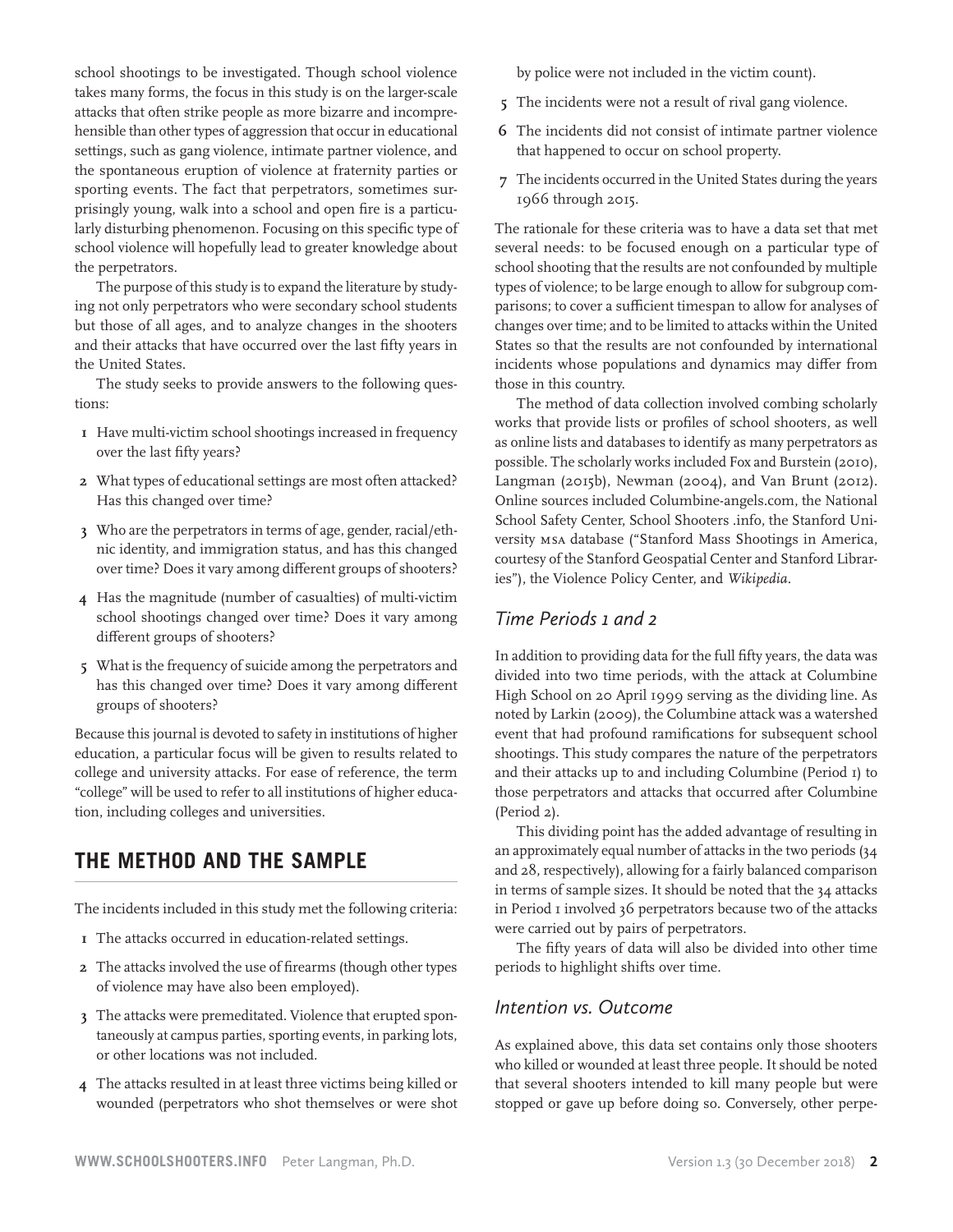trators may have intended to limit their attacks to one or two people, but ended up wounding or killing more than this, either deliberately or inadvertently. Though all these perpetrators are of interest in understanding school shooters, the ambiguity in sorting out intention resulted in limiting the sample to those who wounded or killed at least three people regardless of their intentions prior to their attacks.

Similarly, the suicide data include perpetrators who died by their own hand or were killed by police in what is often referred to as "suicide by cop." Some perpetrators intended to die in their attacks but changed their minds or were apprehended before they shot themselves. Conversely, at least one perpetrator apparently intended to survive and escape, but killed herself when escape became impossible. The suicide data only include those who died in their attacks, regardless of their intention prior to the attacks. At least two of the six perpetrators killed by police left writings and/or made comments during their attacks indicating their intention to die. In the absence of any contrary information, the other four were counted as suicides.

### *The Sample*

The sample consisted of 64 perpetrators who committed 62 attacks (two attacks involved pairs of perpetrators). The shooters ranged in age from  $11$  to 62. They were 95.3% male ( $n = 61$ ) and 4.7% female  $(n = 3)$ . Other demographic data will be presented below in response to the questions posed by the study. A list of the shooters included in the study is provided in the appendix.

# **RESULTS**

The results are presented in response to each of the five sets of questions. Results have been rounded to one decimal place. Those results that are most notable are presented in boldface.

> **Question 1** *Have multi-victim school shootings increased in frequency over the last fifty years?*

Based on this sample, multi-victim school shootings have increased over the last fifty years. Dividing the fifty years into five decades gives the results seen in Table 1.

#### **Table 1: Number of School Shootings by Decade**

| Decade       | $^{I} =$ |
|--------------|----------|
| 1966 to 1975 | 3        |
| 1976 to 1985 | 8        |
| 1986 to 1995 | 14       |
| 1996 to 2005 | т8*      |
| 2006 to 2015 | 19       |

 \*The 18 incidents involved 20 perpetrators because two of these attacks were committed by two people.

If the 50-year period is divided into two 25-year periods, the results are that 17 attacks occurred during the first 25 years and 45 attacks during the second 25 years. Though it is possible that these results are skewed due to more recent events being better documented, the magnitude of the change suggests an actual increase in frequency.

### **Question 2** *What types of educational settings are most often*

*attacked? Has this changed over time?*

Table 2 shows the data regarding which educational settings were the sites of attacks. "Other" education settings included a cosmetology school, a computer training class, and a community center where English was taught to immigrants. The numbers (*N*) signify the number of attacks, not perpetrators.

|  |  |  |  | Table 2: Type of Schools Attacked |
|--|--|--|--|-----------------------------------|
|--|--|--|--|-----------------------------------|

| School Type | $N =$ | Percent |
|-------------|-------|---------|
| Elementary  | 8     | 12.9%   |
| Middle      | O)    | 14.5%   |
| High School | 2I    | 33.8%   |
| College     | 2I    | 33.8%   |
| Other       | 3     | 4.8%    |

The type of schools that have been the sites of rampage attacks has shifted from Period 1 to Period 2, with elementary schools and middle schools seeing declines of 59.8% and 65.5% respectively, and high schools and colleges seeing increases of 33.7% and  $61.8\%$ . These results are presented in Figure  $I$ .

#### **Figure 1: Types of Schools Attacked, by Time Period**

Percdentages of Types of School, by Time Period



#### **Question 3**

*Who are the perpetrators in terms of age, gender, racial/ethnic identity, and immigration status, and has this changed over time? Does it vary among different groups of shooters?*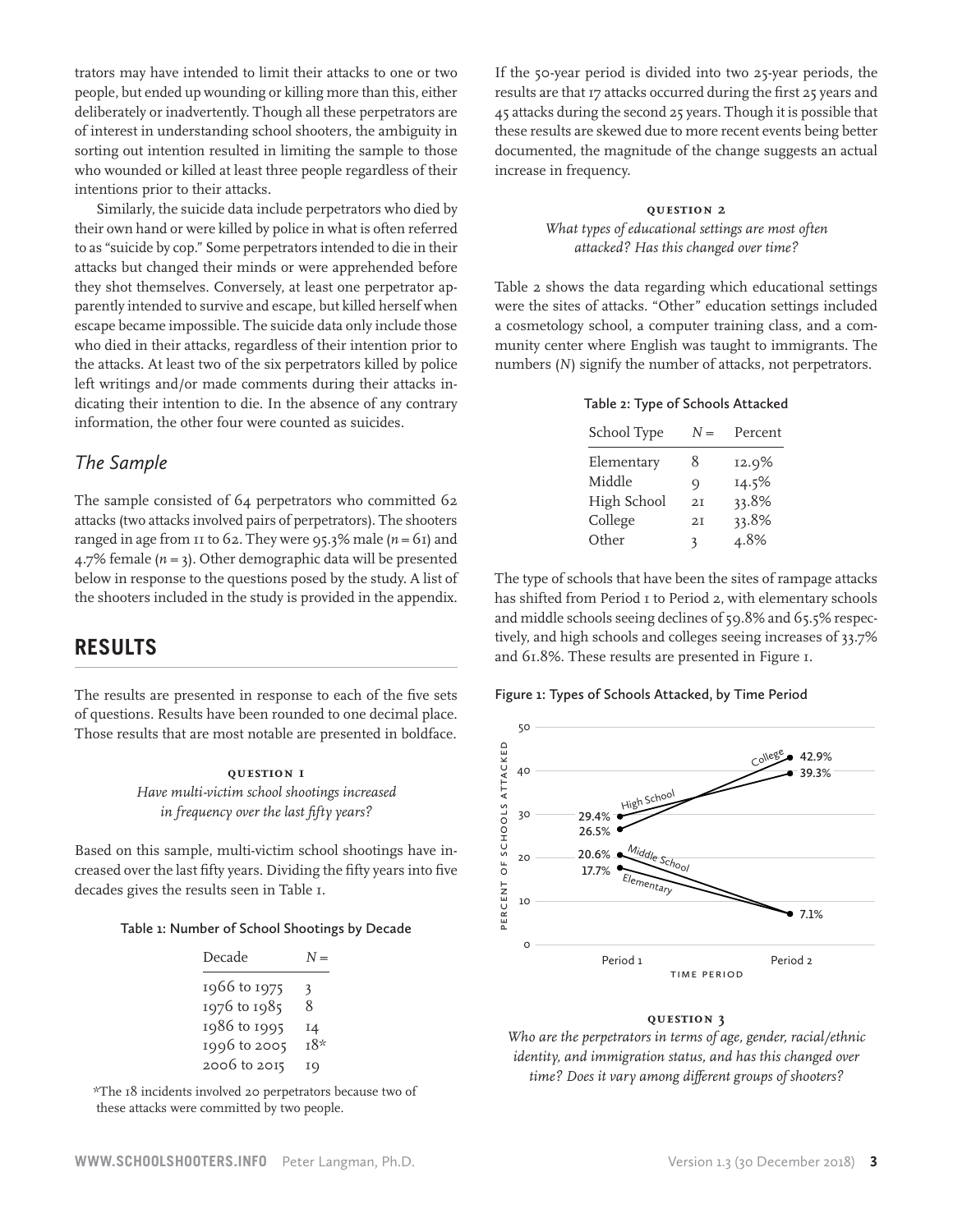**Age**

As noted, the perpetrators ranged in age from 11 to 62, with an average age of 23.3. Table 3 shows how many shooters fell within each 10-year age group.

|  | Table 3: Number of Shooters by Age Group |  |  |  |  |  |
|--|------------------------------------------|--|--|--|--|--|
|--|------------------------------------------|--|--|--|--|--|

| Age          | $N =$ | Percentage |
|--------------|-------|------------|
| $10$ to $19$ | 34    | $53.1\%$   |
| 20 to 29     | тб    | $25.0\%$   |
| 30 to 39     | 7     | 10.9%      |
| 40 to 49     | 6     | 9.4%       |
| 50 to 59     | Ω     | $0.0\%$    |
| 60 to 69     | т     | 1.6%       |
|              |       |            |

In order to further investigate the age of the perpetrators, the sample was divided into two populations: juvenile and adult. Those in the juvenile category committed their attacks while they were secondary school students. Those in the adult category committed their attacks after secondary school. Apart from two exceptions, the juvenile shooters were age 18 or younger, and the adult shooters were age 19 or older. Though much of the literature on school shooters has focused on adolescents, the data in Table 4 demonstrate the significant number of older shooters. Table 4 also indicates that the number of youths vs. adults changed over time, with Period 2 having an older population than Period  $\bar{I}$ .

**Table 4: Populations by Time Period**

| Time Period          | Juvenile Adult |                   | Average Age  |
|----------------------|----------------|-------------------|--------------|
| Period 1<br>Period 2 | 47.2%<br>42.9% | 52.8%<br>$57.1\%$ | 21.7<br>25.4 |
| Total                | 46.9%          | $53.1\%$          | 23.3         |

Though Table 4 notes the increase in age, there has also been a rise in the number of very young perpetrators. This shift began several years before the attack at Columbine High School. The number of perpetrators under the age of 16 has more than doubled in the last twenty years (1996 through 2015) compared to the first thirty years (1966 through 1995). These results are presented in Figure 2. This increase is from one out of eight perpetrators (12.5%) to nearly one out of three being under the age of 16 (30.0%).

**Figure 2: Percent of Perpetrators Who Were Under the Age of 16, by Time Period**



Shifting the analysis from percentages of very young perpetrators to the frequency of their attacks results in an even more striking finding. During the first thirty years, there were three shooters under the age of 16. Thus, on average, attacks by very young perpetrators occurred once every ten years. In the last twenty years, however, there were twelve perpetrators under the age of 16, meaning that very young perpetrators committed school shootings every 1.7 years.

Thus, there have been two contrary trends over the last fifteen to twenty years. On the one hand, the oldest perpetrator during the first thirty years was age 40, but in the last twenty years there were six perpetrators over 40. On the other hand, starting in 1996, there have been more very young perpetrators. Thus, the number of perpetrators at both ends of the spectrum has increased. Instead of being primarily a phenomenon of older adolescents and young adults, over the last twenty years the phenomenon has included more early adolescent (and even pre-adolescent) as well as middle-aged perpetrators.

#### **Gender**

Due to the rarity of female perpetrators, and thus a very small sample size, this variable cannot be analyzed like other demographic factors. Several works have discussed concepts of masculinity and manhood in relation to school shooters, including Newman (2004) and Langman (2009b, 2015b), but female perpetrators of school shootings are so rare that they have received little attention. Langman (2015b) profiles four female perpetrators and discusses them briefly in comparison to male perpetrators, noting several similarities across genders.

#### **Racial/Ethnic/Gender Identity**

Though the term "white male" is a blend of racial, ethnic, and gender variables, it is a commonly used phrase in describing the perpetrators of school shootings. Both scholarly and journalistic sources have stated that school shooters are typically white males (Bushman, et al., 2016; Gladwell, 2015). For the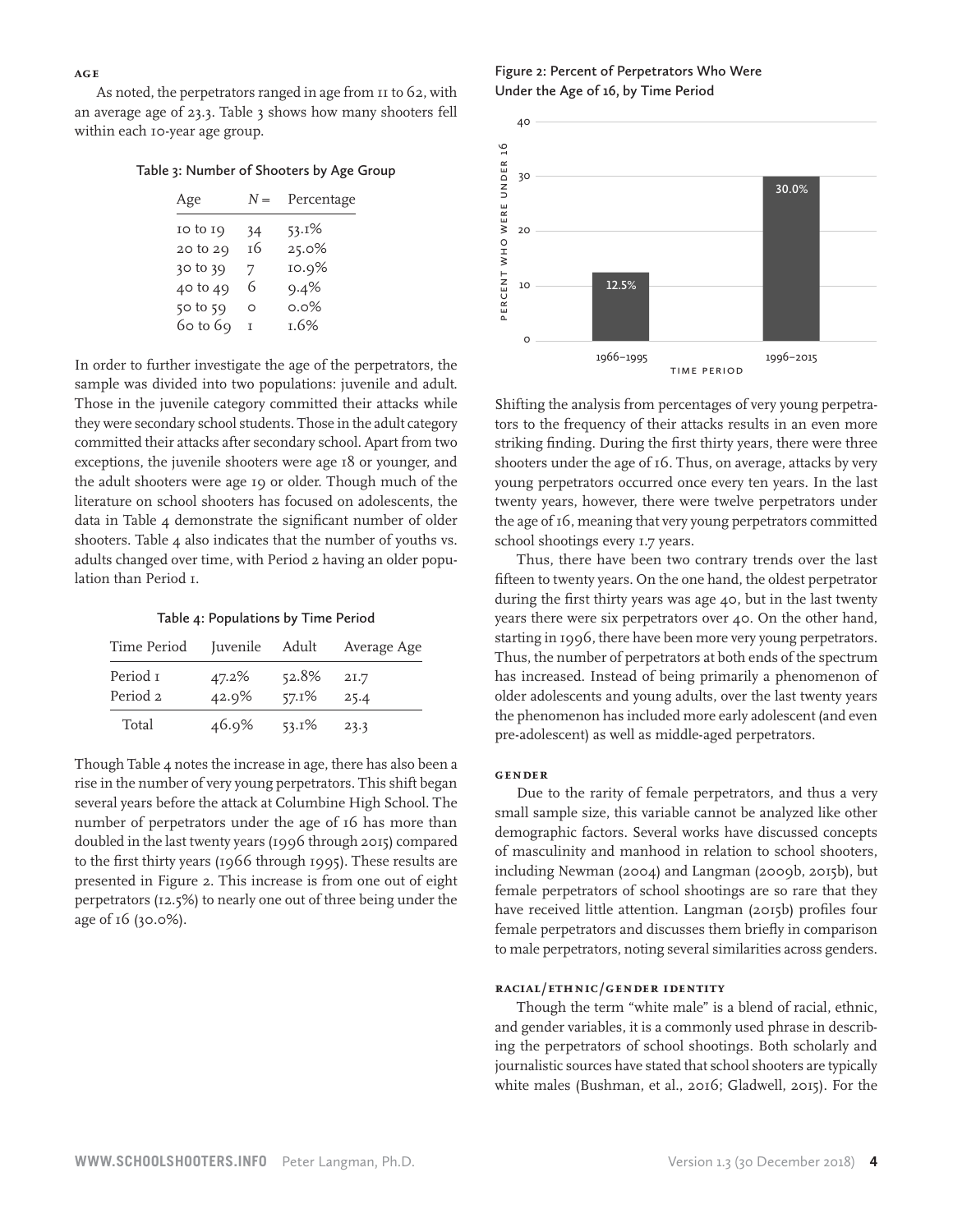purpose of this analysis, those designated as non-white perpetrators had either one or both parents who were not Caucasian (e.g., of European ancestry).

#### **Table 5: Racial/Ethnic Identity of Shooters**

| Racial/Ethnic Group | Percentage | $N =$ |
|---------------------|------------|-------|
| Caucasian           | 54.7%      | 35    |
| African American    | 17.2%      | ΤT    |
| Asian American      | 12.5%      | 8     |
| Latino              | 7.8%       | *ج    |
| Native American     | 6.3%       | 4     |
| Middle Eastern      | 1.6%       |       |

 \*Aaron Ybarra was part Latino but also had Asian ancestors (Latinos who had settled in the Philippines).

Looking at the intersection of racial/ethnic identity and gender, only 50.0% of the perpetrators were white male. There was a  $\qquad$  No dramatic shift from Period 1 to Period 2, however, with white males decreasing from over two-thirds of shooters (69.4%) to one quarter (25.0%) as presented in Figure 3.

### **Figure 3: Percent of Perpetrators Who Were White Males, by Time Period**



Analyzing juvenile vs. adult shooters reveals that 62.1% (18 out of 29) of juveniles were white males, compared to 40.0% (14 out of 35) of adult perpetrators.

**Figure 4: Percent of Perpetrators Who Were White Males, by Population**



Not only were there differences in racial/ethnic/gender identity across time periods and age groups, but also in those who attacked various levels of educational institutions (Figure 5). The percent of perpetrators who were not white males was fairly consistent across those who committed their attacks at elementary (25.0%), middle (30.0%), and high schools (36.4%), but showed a dramatic increase among those who attacked institutions of higher education (76.2%).

# White Males, by Type of School Attacked **Figure 5: Percent of Perpetrators Who Were Not**



#### **Immigration Status**

For the purpose of this study, the term immigrant also includes the one international student in the sample. None of the shooters during the first twenty-five years was an immigrant (0 out of 17), whereas over one in five was in the second twentyfive years (10 out of 47, for 21.3%). Looking at this variable across Periods 1 and 2 shows that there were three times as many immigrant perpetrators in Period 2 (8.3% vs. 25.0%), as shown in Figure 6.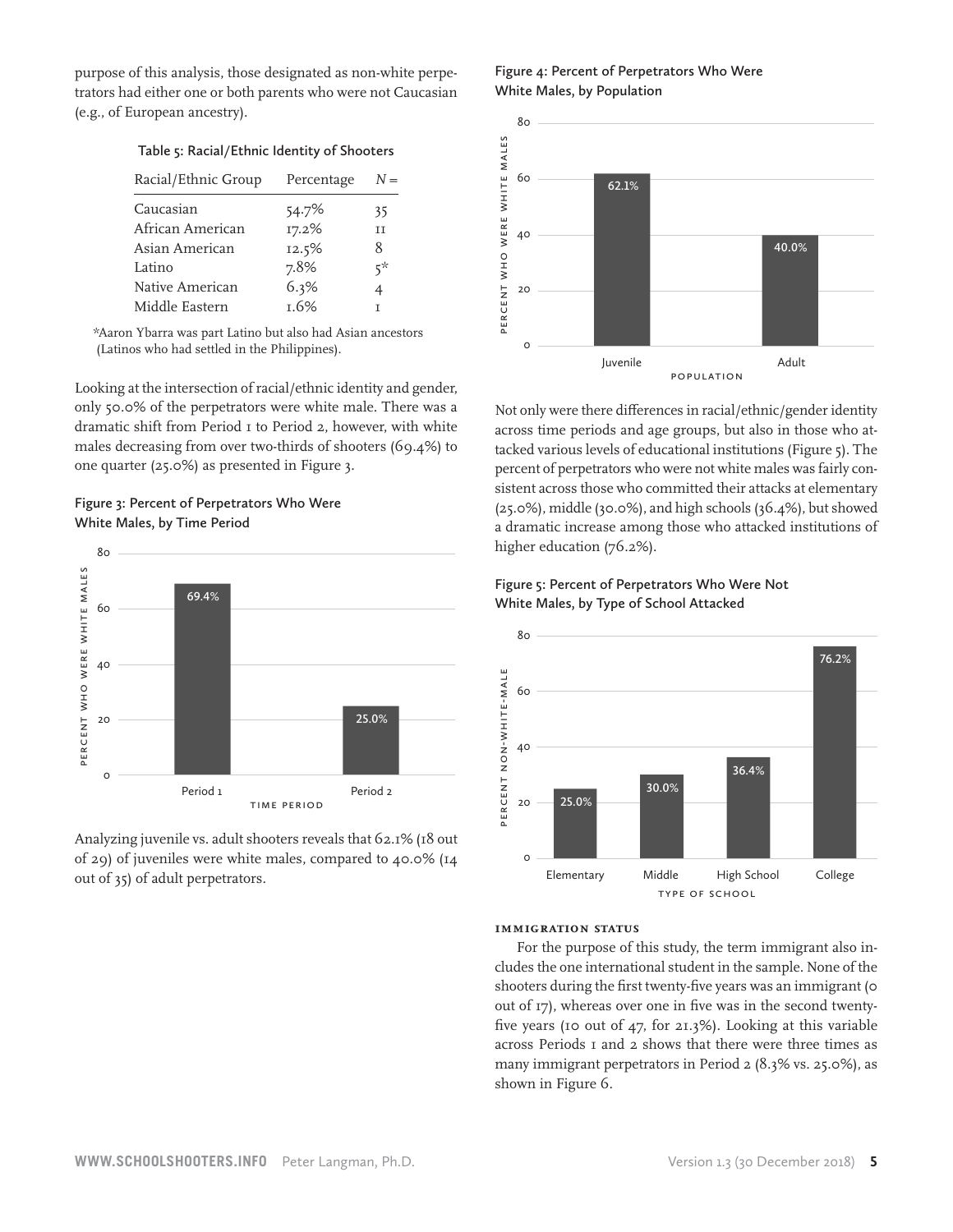### **Figure 6: Percent of Perpetrators Who Were Immigrants, by Time Period**



Nine out of 10 of the immigrants attacked colleges; the one who did not committed his attack at an adult learning center where immigrants were taught English. Thus, none of the immigrants attacked a primary or secondary school. Even when the perpetrators arrived in the United States as children, they did not commit their attacks until they were adults.

Leaving aside the one college attacker who was a white female, of the 20 male perpetrators who attacked colleges, 15 of them were non-white (75%); of these, 9 were immigrants (60%) and 6 were born in the United States (40%).

#### **Question 4**

*Has the magnitude (number of casualties) of multivictim school shootings changed over time? Does it vary among different groups of shooters?*

In tallying the data for this analysis, for the two attacks conducted by pairs of shooters (Eric Harris and Dylan Klebold, and Andrew Golden and Mitchell Johnson), it cannot be known definitively who wounded or killed which victim, particularly when both perpetrators shot the same person. An attempt has been made to divide the victims between the perpetrators as accurately as possible.

Table 6 presents data regarding changes in victim counts from Period I to Period 2.

| Table 6: Average Number of Victims by Time Period |  |  |  |  |
|---------------------------------------------------|--|--|--|--|
|---------------------------------------------------|--|--|--|--|

| Time Period         | Killed | Wounded | <b>Total Victims</b> |
|---------------------|--------|---------|----------------------|
| Period $r(n = 36)$  | 2.9    | 6.6     | Q.6                  |
| Period $2 (n = 28)$ | 5.1    | 5.I     | IO.2                 |
| Total $(n = 64)$    | 3.0    | 6.0     | 0.8                  |

Though the total victims increased slightly from Period I to Period 2, the more notable shift is in the ratio of the killed and wounded. In Period 1, the number of wounded was more than twice the number killed; in Period 2, however, the number killed was equal to the number wounded. The jump in fatalities from 2.9 to 5.1 deaths is a 75.9% increase in fatalities, indicating that school shootings have become more deadly.

Comparing juvenile to adult perpetrators reveals that on average adults had 53.2% more victims than juveniles, and 130% more fatalities (Table 7).

| Population                              | Killed     | Wounded    | <b>Total Victims</b>   |
|-----------------------------------------|------------|------------|------------------------|
| Juvenile $(n = 30)$<br>Adult $(n = 34)$ | 2.3<br>5.3 | 5.4<br>6.5 | 7.7<br><sup>11.8</sup> |
| Total $(n = 64)$                        | 3.0        | 6.0        | 0.8                    |

To follow up on this finding, an analysis of the relationship between perpetrator age and number of victims (regardless of expect the one time period or population) provides remarkable results. Figure 7 shows that the youngest perpetrators had the fewest victims, and that young adults (ages 20 to 27) committed the largest attacks.

#### $\mathbf{L}$  and  $\mathbf{S}$  are the set of  $\mathbf{S}$ Figure 7: Average Number of Victims by Age of Perpetrator



The percentage of large-scale attacks (defined as 10 or more victims) at colleges and universities increased significantly from Period I to Period 2. In Period I, only one out of nine college attacks had more than 10 victims (11.1%). In Period 2, the number jumped to 5 out of 12 attacks (41.6%).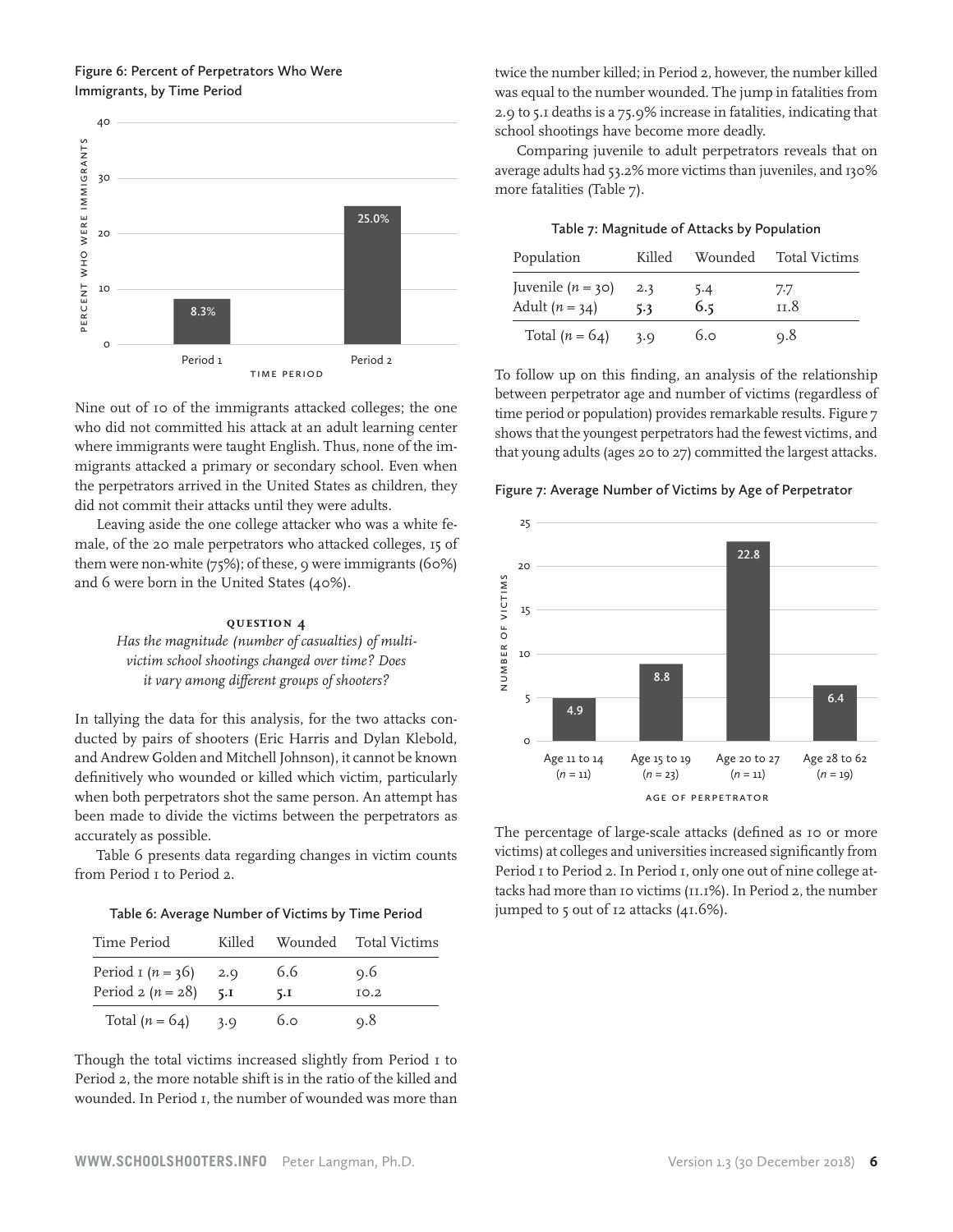### **Figure 8: Percent of College Attacks That Were Large-Scale, by Time Period**



The frequency of large-scale attacks in high schools, however, has dropped significantly, from 50% (5 out of 10) in Period 1,  $\qquad$  us to only 18.2% (2 out of 11) in Period 2. The sample sizes for elementary and middle school attacks across the two periods were too small to identify meaningful trends.

### **Question 5** *What is the frequency of suicide among the perpetrators and has this changed over time? Does it vary among different groups of shooters?*

The overall suicide rate among the perpetrators was 42.2%; as noted, however, more shooters expressed suicidal intent than actually died by suicide during their attacks. An analysis by time periods reveals that the percent of suicide nearly doubled from Period 1 (30.6%) to Period 2 (57.1%), as seen in Figure 9.





There was an even greater discrepancy in suicide rates between juvenile and adult perpetrators (Figure 10).

**Figure 10: Percent of Perpetrators Who Committed Suicide, by Population**



An analysis of suicide rates using the same four age groups used above in the analysis of the magnitude of attacks, reveals for that young adults (ages 20 to 27) had the highest rate (81.8%). Comparing Figure 7 with Figure 11 shows that young adults Somparing Figure 7 what Figure 11 shows that young address were the most homicidal and the most suicidal. Figure 11 also indicates that the two groups of older perpetrators had a much higher suicide rate than the two younger groups.

**Figure 11: Percent of Perpetrators Who Committed Suicide, by Age**



# **DISCUSSION**

# *General Comments*

The results of this study shed light on several issues and misconceptions related to school shootings. First, there is a controversy regarding whether or not school shootings have increased in frequency. The results presented here suggest that the type of multi-victim attacks focused on in this study have become more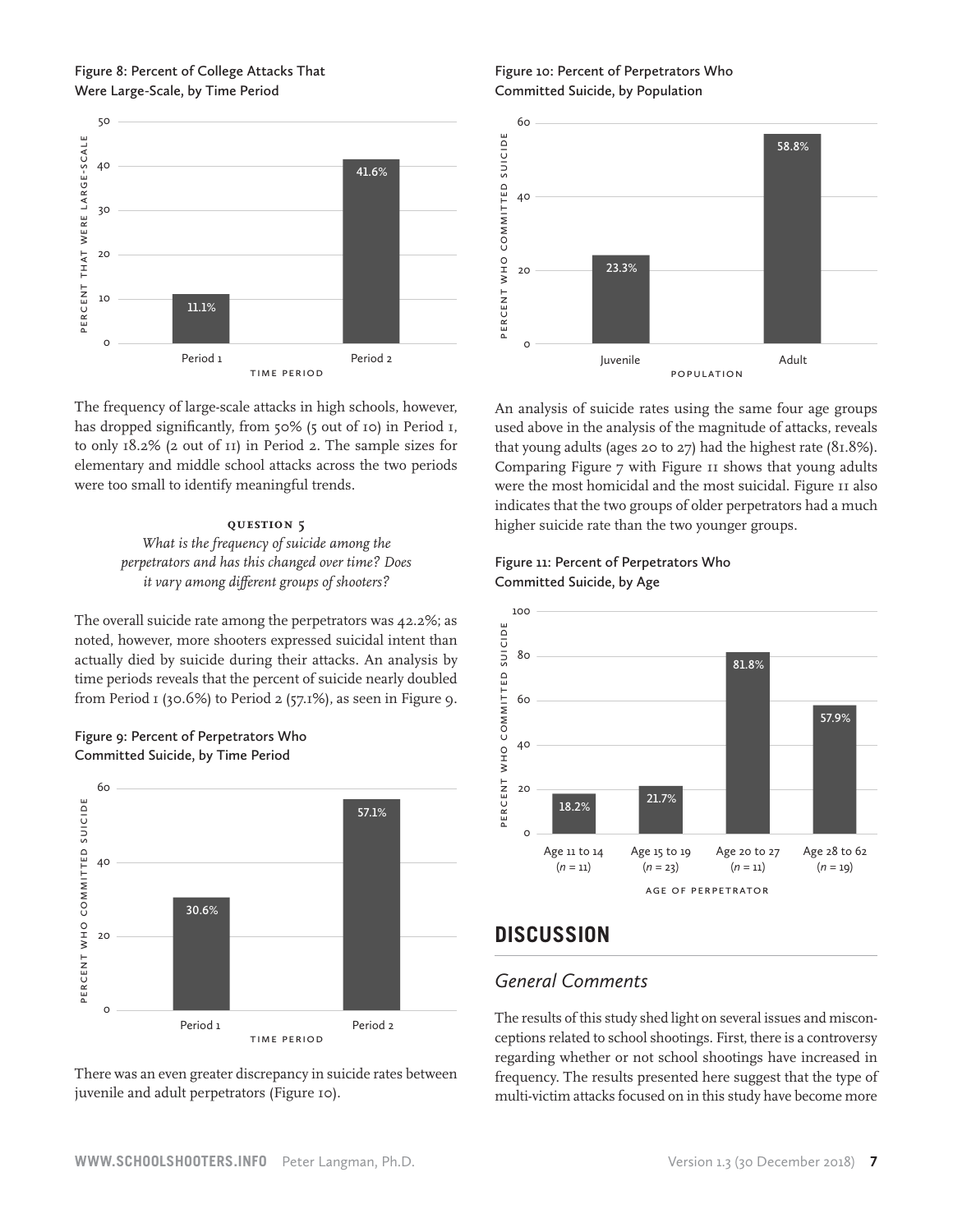common in the last thirty years. As noted, however, this could be the result of more recent attacks being easier to identify due to the availability of news stories on the internet.

As discussed in the introduction, many previous studies have focused largely or exclusively on secondary school perpetrators. The current study reveals that school shootings are not simply a phenomenon of youth. The fact that adult perpetrators outnumbered juveniles in this sample highlights the need for research beyond school shooters in middle school and high school.

In addition, despite frequent references to the perpetrators of school shootings being virtually all white males, this sample consisted equally of white males and those who were not white males. This level of diversity among perpetrators is important to recognize because it should not be assumed that the same dynamics occur across the entire spectrum of school shooters. There may be different factors at play depending on the racial, ethnic, and gender identity of the perpetrators. This result is also important for violence prevention because if the professionals conducting threat assessments believe that school shooters are virtually always white males, they might discount a threat from potential shooters who do not fit this stereotype.

# *Recent Trends*

This study identified numerous changes in both the demographic variables of the perpetrators and the nature of their attacks from Period 1 to Period 2. These included a shift toward older perpetrators, a decreased frequency of attacks at elementary and middle schools and an increased frequency of attacks at high schools and colleges, an increased frequency of perpetrators who were not white male, an increase in the average number of fatalities, an increase in the number of large-scale attacks in higher education, and an increased rate of suicide.

Though the attack at Columbine High School on 20 April 1999 was used as the demarcation point between the two periods, it cannot be known how much this one attack is responsible for the changes cited above. To the extent that subsequent perpetrators used Eric Harris and Dylan Klebold, the Columbine attackers, as role models, the shift toward greater magnitude of attacks as well as perpetrator suicide could be a result of imitating Columbine. Interestingly, however, the number of large-scale attacks in high schools dropped dramatically from Period  $\bar{1}$  to Period 2.

In addition, the drastic shift in the racial/ethnic identity of the perpetrators is hard to explain. Because some subsequent shooters have viewed Columbine as an example of the downtrodden rising up against their oppressors, this may have resonated with non-white perpetrators who felt victimized by their peers, school personnel, or society at large. For example, Seung Hui Cho (Virginia Tech), referred to "we martyrs, like Eric and Dylan," in his manifesto (Cho, 2007). Other non-white shooters, including Alvaro Castillo (Orange High School) and Aaron Ybarra (Seattle Pacific University), cited Eric Harris as an influence. None of these, however, cited any racial/ethnic oppression as a factor in their attacks, so the validity of this as a factor remains unknown.

Another way of conceptualizing the data is to see a shift from a more narrow demographic profile of white perpetrators in their late teens to early adulthood to a broader demographic range including more older shooters (as well as more very young perpetrators) and more non-white attackers. This still does not explain the drastic shift in percentages of perpetrators who were white males from Period 1 to Period 2 (69.4% to 25%, respectively).

Nor does it explain the result that over the last fifty years white males have been a minority among adult perpetrators (40%), but a majority of juvenile perpetrators (62.1%). The connection between age and racial/ethnic identity is elusive.

The frequent references in both scholarly sources and journalism to school shooters being primarily white males may be due to two factors. Based on the data included here, white males were the majority of school shooters during Period 1. Also, for the fifty-year period as a whole, white males constituted the majority of juvenile shooters. Some of the earlier studies focused wholly or largely on incidents that occurred during Period 1, during which most of the attackers were white males. In addition, because many studies were limited to secondary school shooters, they concluded (as did this study) that secondary school shooters were predominantly white males. Including a broader range of incidents (i.e., post-secondary school perpetrators) and a fifty-year time period allows for a more nuanced analysis of demographic trends.

The many changes noted over the last fifteen to twenty years raise the question of what factors contributed to these shifts. Grossman and DeGaetano (2014) attribute the rise in juvenile violence to the influence of video games and other violent media, but it is not clear that all the young perpetrators included in this study were immersed in media violence. Nonetheless, this may have been a factor for many shooters, and the impact of media violence on vulnerable individuals has also been cited as a factor in school shootings by Cornell (2006).

The dramatic increase in the suicide rate from Period I to Period 2 (30.6% to 57.1%, respectively) is difficult to explain. One factor appears to be age: older perpetrators had higher suicide rates, and Period 2 had more adult perpetrators than Period 1. Regardless of the cause of the increased suicide rate, the results highlight the frequent intersection of homicidal and suicidal ideation. Greater suicide prevention efforts in secondary schools and colleges might help prevent school shootings by more effectively identifying people at risk and providing appropriate interventions that prevent both suicide and homicide.

# *Higher Education*

Several trends relating to institutions of higher education were revealed by this analysis. The percentage of attacks directed at colleges increased from Period 1 to Period 2 (26.5% to 42.9%),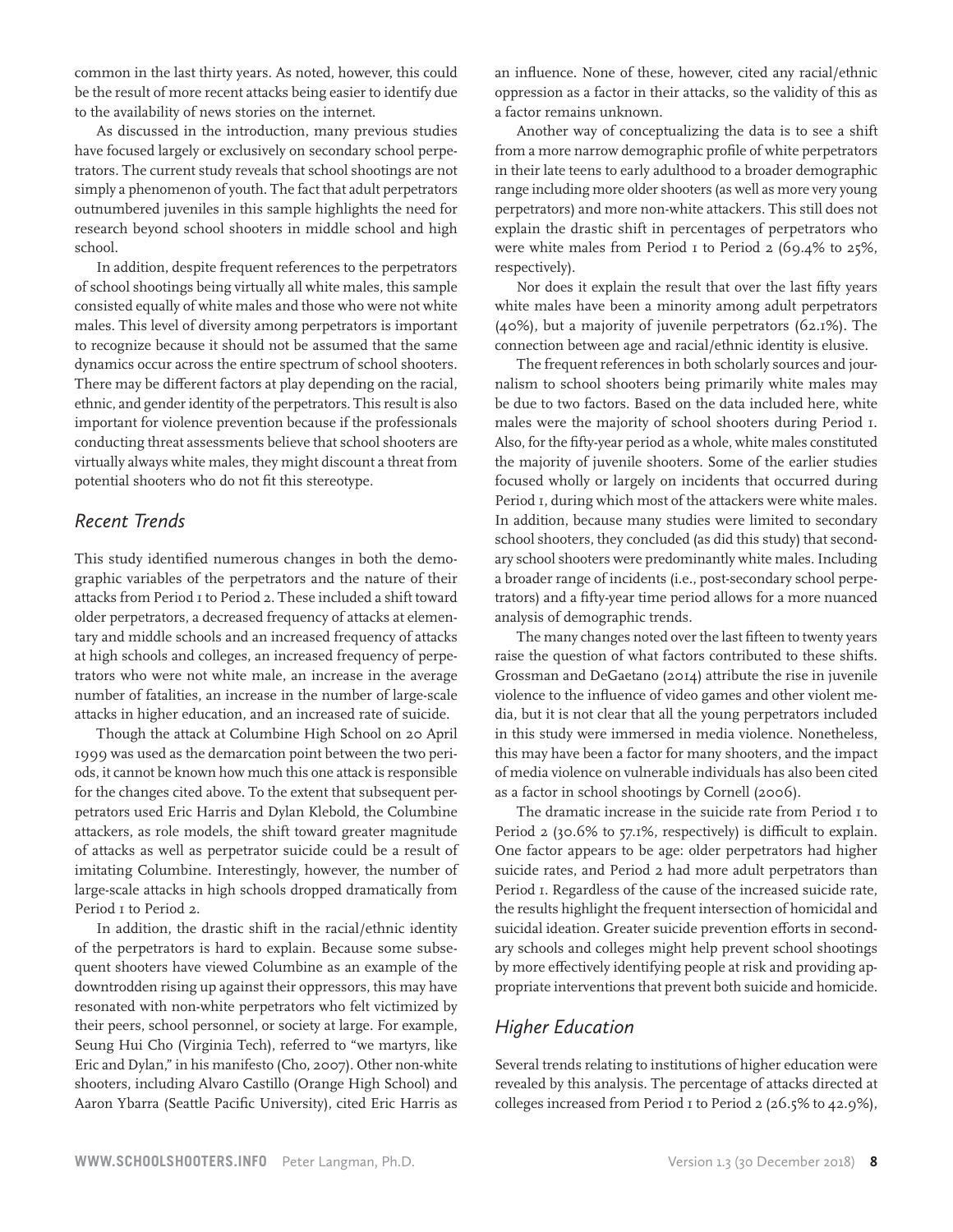and the percentage of large-scale attacks (10 or more victims) at colleges increased from Period 1 to Period 2 (11.1% to 41.6%). Another trend was that the majority of perpetrators of college attacks were not white males (76.2%), including a high percentage of immigrants.

The fact that none of the immigrant perpetrators who arrived in the United States as children committed attacks until adulthood, suggests that the pressures of higher education may be significant factors. Fox (2008) discussed violence in higher education by noting that many perpetrators have either been graduate students or not been traditional-aged undergraduates. He highlighted the academic pressures of graduate school as well as the life challenges of being self-supporting adults while also attending a university. He also cited the increased stress for students "who come from cultures where failure is seen as shame on the entire family." In addition, immigrants and international students commonly deal with stresses related to acculturation, language differences, and isolation from their family and/or a supportive community. They may also come from cultures where the stigma attached to seeking mental health treatment is severe, thereby preventing them from seeking help when they are in emotional distress.

Keeping these factors in mind, colleges and universities need to examine their current programs and processes to assist immigrants and international students with their transition to the United States as well as to higher education. The same may apply to working with non-white students who were born in the United States who may face similar issues of acculturation, English as a second language, and stigma associated with seeking mental health treatment.

Pointing out the stresses faced by immigrant and other minority students, however, does not account for the increase in frequency in their attacks in higher education from Period 1 to Period 2. In addition, such considerations are not relevant for every incident. Myron May, for example, was an African American man who reportedly had an outstanding experience at Florida State University. At the age of 31, ten years after he graduated, he returned to his alma mater and for no comprehensible reason shot people on campus (Langman, 2016). Similarly, Aaron Ybarra had a mixed Latino/Asian heritage. He attacked Seattle Pacific University, an institution he had never attended and had no connection to. He had considered other venues for his attack, but chose this university as a target of convenience (Langman, 2015a). Thus, caution needs to be exercised in attempting to make sense of the trends highlighted in this study.

### *Limitations*

First, it is likely that this study did not identify every perpetrator of multi-victim school attacks as defined by the parameters stated in the introduction. Second, even if all the relevant perpetrators were identified, the results could not be generalized to all types of school shootings (gang violence, spontaneous violence that erupts at social gatherings, etc.). Finally, the robustness of the findings is limited due to the sample sizes that were available for analysis.

# **CONCLUSION**

This study presented data on 64 multi-victim school shooters in the United States from the fifty-year period of 1966 through 2015. The results highlighted significant changes in the perpetrators and their attacks years since the attack at Columbine High School, as well as differences among various subgroups of shooters. These results demonstrate the importance of not viewing school shooters as a homogeneous population, and the need for continued research into the variations that exist among those who commit large-scale school violence. Particularly, the increase in very young perpetrators (under the age of 16) deserves study, as does the increase in middle-aged perpetrators, as well as the recent trend of more attacks by those who are not white males.

# **REFERENCES**

- Agnich, L. (2015). "A Comparative Analysis of Attempted and Completed School-Based Mass Murder Attacks," *American Journal of Criminal Justice,* 40: 1, 1–22. http://dx.doi.org/10.1007/s12103-014 -9239-5.
- Bushman, B., Newman, K., Calvert, S., Downey, G., Dredze, M., Gottfredson, M., Jablonski, N., Masten, A., Morrill, C., Neill, D., Romer, D., Webster, D. (2016). "Youth Violence: What We Know and What We Need to Know," *American Psychologist,* 71:1, 17-39. http://dx.doi .org/10.1037/a0039687.
- Cho, Seung Hui. (2007). "Seung Hui Cho's Manifesto," Version 1.1, p. 3. https://schoolshooters.info/seung-hui-cho.
- Cornell, D. (2006). *School Violence: Fears Versus Facts.* Mahway, NJ: Erlbaum.
- Fox, J. A. (2008, November 14). "The Troubled Student and Campus Violence: New Approaches," *Chronicle of Higher Education.*
- Fox, J.A., and Burstein, H. (2010). *Violence and Security on Campus: From Preschool Through College.* Santa Barbara, CA: Praeger.
- Gladwell, M. (2015, October 19). "Thresholds of Violence: How School Shootings Catch On," *The New Yorker.*
- Grossman, D., and DeGaetano, G. (2014). *Stop Teaching Our Kids to Kill* (Revised and Updated Edition). New York, NY: Harmony.
- Langman, P. (2009a). "Rampage school shooters: A typology." *Aggression and Violent Behavior,* 14, pp. 79–86. http://dx.doi.org/10.1016 /j.avb.2008.10.003.
- Langman, P. (2009b). *Why Kids Kill: Inside the Minds of School Shooters.* New York: Palgrave Macmillan.
- Langman, P. (2015a). "Aaron Ybarra: An Analysis." https://schoolshooters .info/aaron-ybarra.
- Langman, P. (2015b). *School Shooters: Understanding High School, College, and Adult Perpetrators.* Lanham, MD: Rowman and Littlefield.
- Langman, P. (2016). "Myron May: Descent into Delusions." https:// schoolshooters.info/myron-may.
- Larkin, R. (2009). "The Columbine Legacy: Rampage Shootings as Political Acts." *American Behavioral Scientist,* 52: 9, 1309–1326. http://dx.doi.org/10.1177/0002764209332548.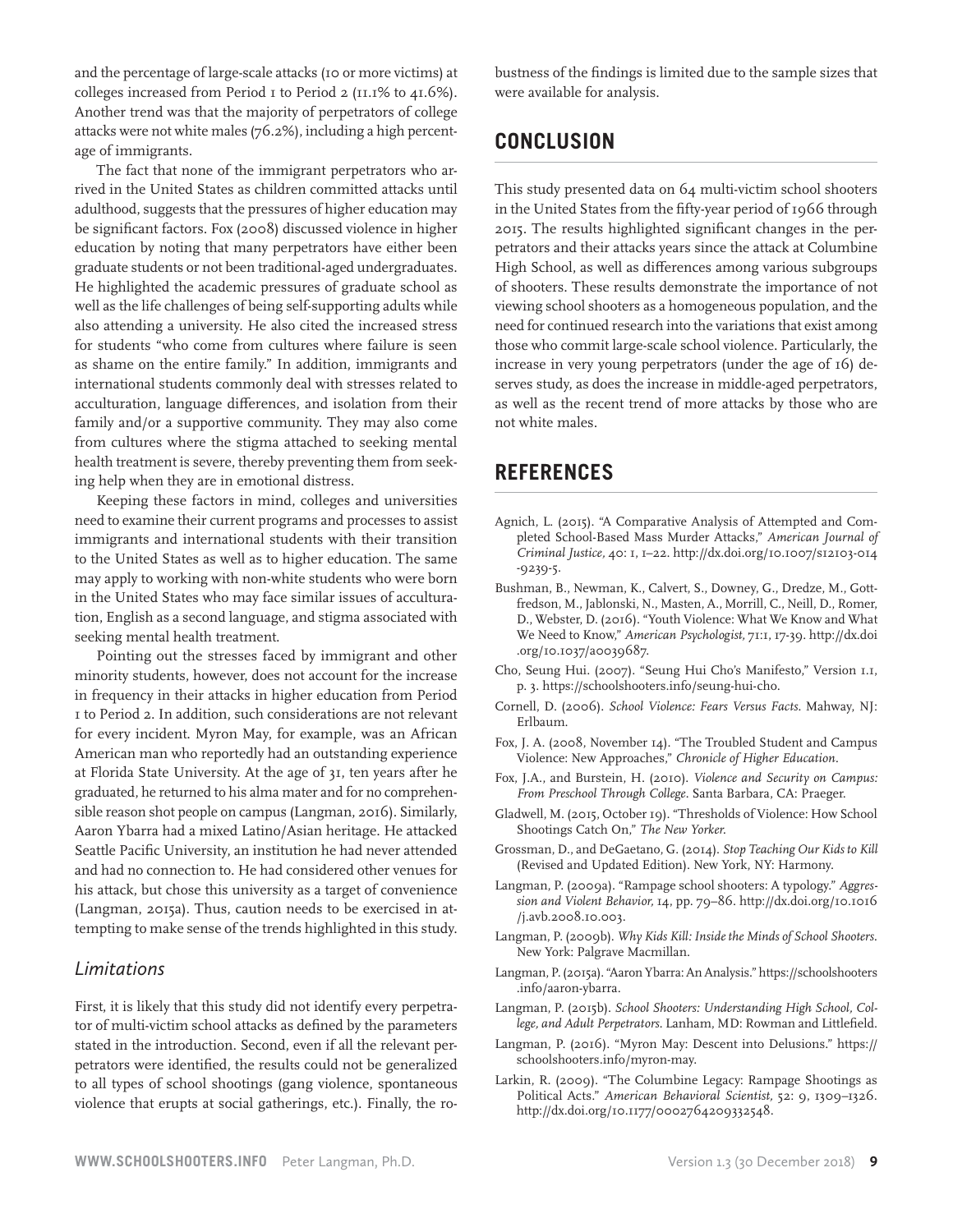- Leary, M., Kowalski, R., Smith, L., & Phillips, S. (2003). "Teasing, rejection, and violence: Case studies of the school shootings." *Aggressive Behavior,* 29, 202−214. http://dx.doi.org/10.1002/ab.10061.
- McGee, J., & DeBernardo, C. (1999). "The classroom avenger: A behavioral profile of school based shootings." *The Forensic Examiner,*  8, 16−18.
- Meloy, J., Hempel, A., Mohandie, K., Shiva, A., & Gray, T. (2001). "Offender and offense characteristics of a nonrandom sample of adolescent mass murderers." *Journal of the American Academy of Child and Adolescent Psychiatry,* 40, 719−728. http://dx.doi.org/10 .1097/00004583-200106000-00018.
- Newman, K. (2004). *Rampage: The Social Roots of School Shootings.*  New York, NY: Basic.
- O'Toole, M. (2000). *The School Shooter: A Threat Assessment Perspective.* Quantico, VA: Critical incident response group, National Center for the Analysis of Violent Crime, FBI Academy.
- Van Brunt, B. (2012). *Ending Campus Violence: New Approaches to Prevention.* New York, NY: Routledge.
- Verlinden, S., Hersen, M., & Thomas, J. (2000). "Risk factors in school shootings." *Clinical Psychology Review,* 29, 3–56. http://dx.doi.org /10.1016/S0272-7358(99)00055-0.
- Vossekuil, B., Fein, R., Reddy, M., Borum, R., & Modzeleski, W. (2002). *The Final Report and Findings of the Safe School Initiative: Implications for the Prevention of School Attacks in the United States.* Washington, DC: U.S. Department of Education, Office of Elementary and Secondary Education, Safe and Drug-Free Schools Program and U.S. Secret Service, National Threat Assessment Center.

# **APPENDIX: LIST OF SCHOOL SHOOTERS INCLUDED IN THE STUDY**

| Date              | Perpetrator            | School                          | Location             |
|-------------------|------------------------|---------------------------------|----------------------|
| I August 1966     | Charles Whitman        | University of Texas             | Austin, TX           |
| 12 November 1966  | <b>Bob Smith</b>       | Rose-Mar College of Beauty      | Mesa, AZ             |
| II November 1971  | Larry Harmon           | Gonzaga University              | Spokane, WA          |
| 19 February 1976  | Neil Liebeskind        | Computer Learning Center        | Los Angeles, CA      |
| 12 July 1976      | Edward Allaway         | University of California        | Fullerton, CA        |
| 29 January 1979   | Brenda Spencer         | Cleveland Elementary School     | San Diego, CA        |
| 6 October 1979    | Mark Houston           | University of South Carolina    | Columbia, SC         |
| 19 March 1982     | Patrick Lizotte        | Valley High School              | Las Vegas, NV        |
| 24 February 1984  | Tyrone Mitchell        | 49th Street Elementary School   | Los Angeles, CA      |
| 21 January 1985   | James Kearbey          | Goddard Junior High School      | Goddard, KS          |
| 10 December 1985  | Floyd Warmsley III     | Portland Junior High School     | Portland, CT         |
| 12 August 1986    | Van Hull               | New York City Technical College | Brooklyn, NY         |
| 4 December 1986   | Kristofer Hans         | Fergus County High School       | Lewistown, MT        |
| 20 May 1988       | Laurie Dann            | Hubbard Woods Elementary School | Winnetka, IL         |
| 22 September 1988 | Clemmie Henderson      | Montefiore School               | Chicago, IL          |
| 26 September 1988 | James Wilson           | Oakland Elementary School       | Greenwood, SC        |
| 17 January 1989   | Patrick Purdy          | Cleveland Elementary School     | Stockton, CA         |
| I November 1991   | Gang Lu                | University of Iowa              | Iowa City, IA        |
| I May 1992        | Eric Houston           | Lindhurst High School           | Olivehurst, CA       |
| 14 December 1992  | Wayne Lo               | Simon's Rock College            | Great Barrington, MA |
| 8 July 1993       | Mark Duong             | Weber State University          | Ogden, UT            |
| 17 September 1993 | Kevin Newman           | Central Middle School           | Sheridan, WY         |
| 16 December 1993  | Steven Leith           | Chelsea High School             | Chelsea, MI          |
| 7 November 1994   | Keith A. Ledeger       | Wickliffe Middle School         | Wickliffe, OH        |
| 15 November 1995  | Jamie Rouse            | Richland High School            | Lynville, TN         |
| 2 February 1996   | <b>Barry Loukaitis</b> | Frontier Junior High School     | Moses Lake, WA       |
| 15 August 1996    | Frederick Davidson     | San Diego State University      | San Diego, CA        |
| 19 February 1997  | Evan Ramsey            | Bethel High School              | Bethel, AK           |
| I October 1997    | Luke Woodham           | Pearl High School               | Pearl, MS            |
| I December 1997   | Michael Carneal        | Heath High School               | West Paducah, KY     |